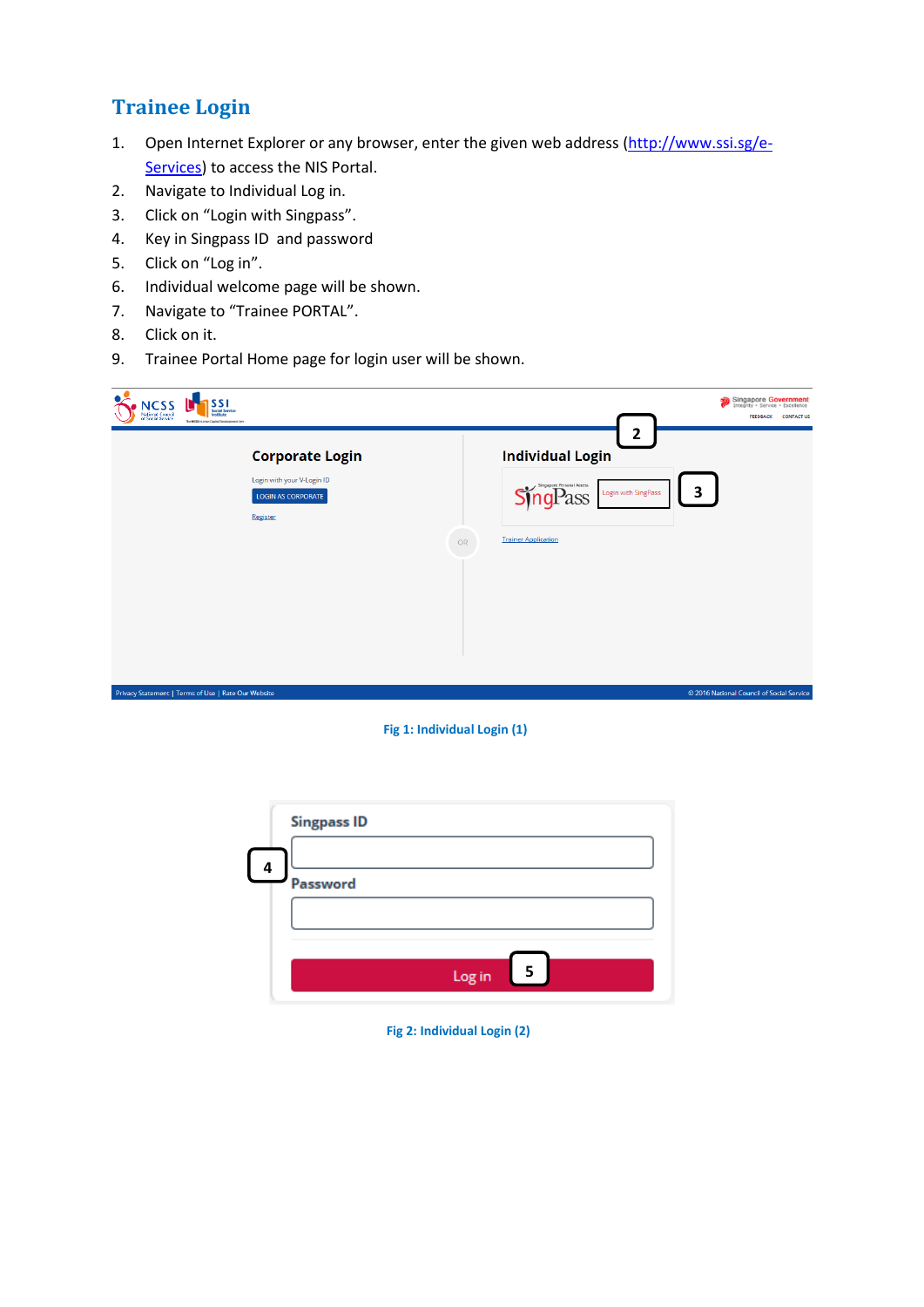

## **Fig 3: Trainee Portal (1)**

| $\equiv$                                                    |                                                                                                                                                                                                                                                                    | <b>AAA</b><br>CARE<br><b>TRAINEE PORTAL</b><br>9                                                                         |
|-------------------------------------------------------------|--------------------------------------------------------------------------------------------------------------------------------------------------------------------------------------------------------------------------------------------------------------------|--------------------------------------------------------------------------------------------------------------------------|
| $\widehat{m}$ Home<br>9                                     | Home                                                                                                                                                                                                                                                               |                                                                                                                          |
| <b><i>Q</i></b> My Profile                                  | <b>Upcoming Courses</b>                                                                                                                                                                                                                                            | <b>Featured Courses</b>                                                                                                  |
| <sup>B</sup> My Draft                                       | Test for duplicated training applications(5.4.16)<br>Start Date: 31 May 2016<br>End Date: 31 May 2016<br>Timetable                                                                                                                                                 | View<br>Test for generating certificates without assessment<br>Art and Creativity                                        |
| My Applications                                             | <b>Test for Certificate (Certificate Date)</b>                                                                                                                                                                                                                     | Course Date<br>$: 21 - 30$ Jun 2016                                                                                      |
| My Courses                                                  | Start Date: 31 May 2016<br>End Date: 01 Jun 2016<br>Timetable                                                                                                                                                                                                      | <b>View</b><br><b>Registration Closing</b><br>: 17 May 2016<br>Duration (hours)<br>: 8.00<br>Fees:                       |
| My Payments                                                 | Certificates(6.4.16)                                                                                                                                                                                                                                               | \$535.00 (Administrative Fee inclusive of GST%)<br>$\rightarrow$<br>\$535.00 (Full Course Fee inclusive of GST%)<br>View |
| $\begin{array}{ c c }\n\hline\n\end{array}$ My Certificates | Start Date: 01 Jun 2016<br>End Date: 02 Jun 2016<br>Timetable                                                                                                                                                                                                      |                                                                                                                          |
| <b>C</b> Support & Contact                                  | <b>Case Management: Collaborating with Multi-stressed</b><br><b>Families</b><br>Module Name : Case Management: Collaborating with Multi-<br>stressed Families and Discussing about their problems<br>Start Date: 01 Jun 2016<br>End Date: 10 Jun 2016<br>Timetable | View<br><b>CLASS IS FULL</b><br>View Details                                                                             |
|                                                             | <b>Case Management: Collaborating with Multi-stressed</b><br><b>Families</b><br>Module Name: Case Management: Finding Solutions for<br>Multi-stressed Families<br>Start Date: 13 Jun 2016<br>End Date: 17 Jun 2016<br>Timetable                                    | View                                                                                                                     |

## **Fig 4: Trainee Portal (2)**

## **Trainee Profile**

- 1. Navigate to "My Profile" in Navigation bar.
- 2. Number of Ongoing/upcoming courses, and attended courses, general profile, additional information for trainee will be shown.
- 3. Click on "View/Edit General Profile" for reviewing or updating general profile.
- 4. Click on "Edit Additional Information" for reviewing or updating additional information.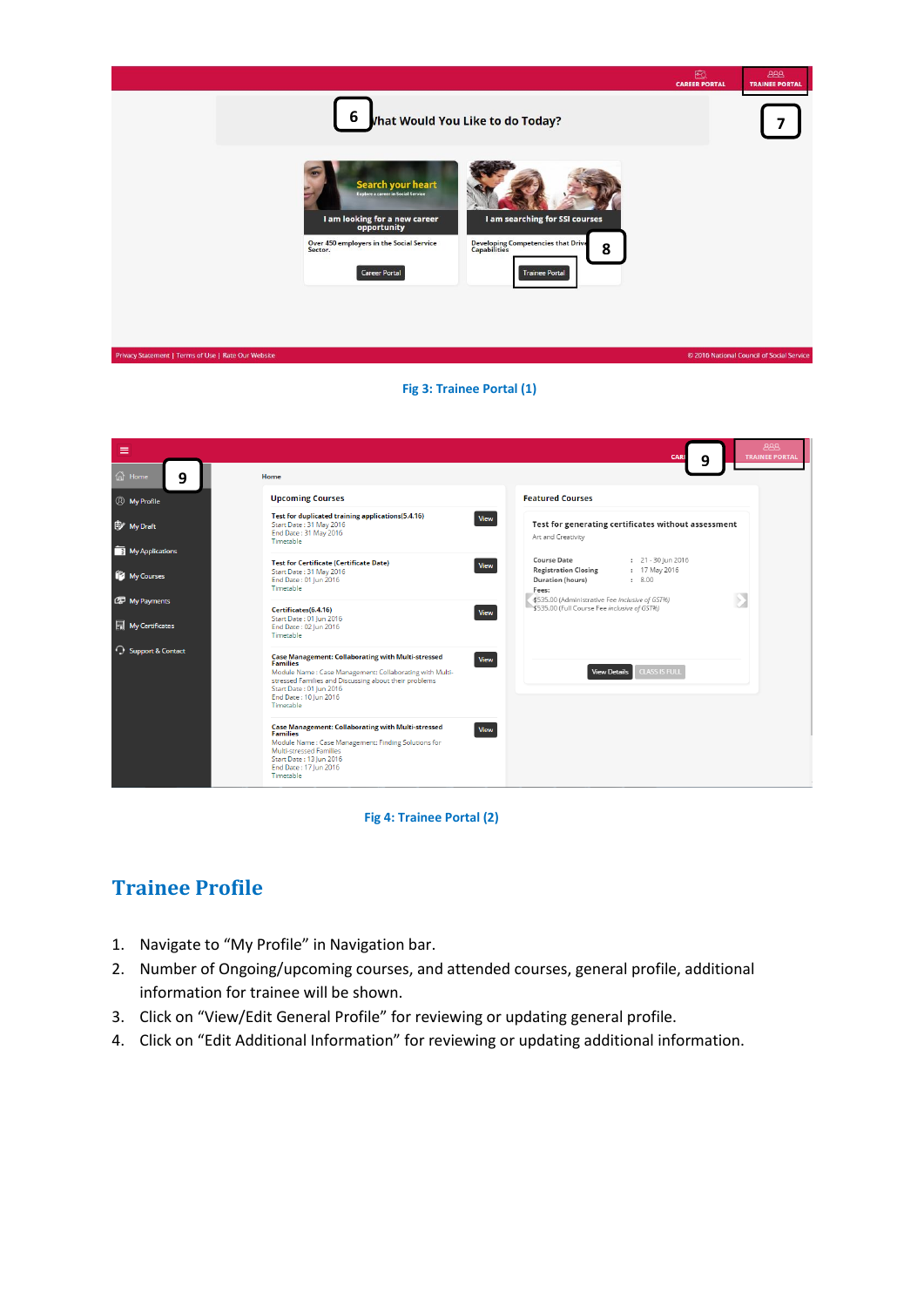

**Fig 5: Trainee Profile (1)**

| <b>Training Preferences</b>                                                                |                                                                                                                                                                                                                                                                                                                                                                                                                                                                                                                                                                                                                                      |
|--------------------------------------------------------------------------------------------|--------------------------------------------------------------------------------------------------------------------------------------------------------------------------------------------------------------------------------------------------------------------------------------------------------------------------------------------------------------------------------------------------------------------------------------------------------------------------------------------------------------------------------------------------------------------------------------------------------------------------------------|
| I am a                                                                                     | : Career Switchers                                                                                                                                                                                                                                                                                                                                                                                                                                                                                                                                                                                                                   |
| I work as a                                                                                | : Corporate Functions                                                                                                                                                                                                                                                                                                                                                                                                                                                                                                                                                                                                                |
| I am interested in                                                                         | : Disability                                                                                                                                                                                                                                                                                                                                                                                                                                                                                                                                                                                                                         |
| My training needs is                                                                       | : Functional                                                                                                                                                                                                                                                                                                                                                                                                                                                                                                                                                                                                                         |
| <b>Other Information</b>                                                                   |                                                                                                                                                                                                                                                                                                                                                                                                                                                                                                                                                                                                                                      |
| <b>No of Years in Social Service</b>                                                       | $1 - 5.6$                                                                                                                                                                                                                                                                                                                                                                                                                                                                                                                                                                                                                            |
| <b>Emergency Contact Name</b>                                                              | : Mr Masaka                                                                                                                                                                                                                                                                                                                                                                                                                                                                                                                                                                                                                          |
| <b>Emergency Contact Number</b>                                                            | : 90231234                                                                                                                                                                                                                                                                                                                                                                                                                                                                                                                                                                                                                           |
| <b>Special Dietary Requirement</b>                                                         | : Vegatarian                                                                                                                                                                                                                                                                                                                                                                                                                                                                                                                                                                                                                         |
| <b>Personal Data Protection Act (PDPA)</b><br>prescribed or permitted under Singapore law. | Social Service Institute (SSI) may share your personal data with other agencies, including but not limited to the Singapore Workforce Development Agency<br>(as the funding body of this training), or other authorised individuals as appointed by the National Council for Social Service (NCSS) for course application<br>and to measure training effectiveness as required by the funding agencies. Photographs and videos taken during the course/event may also be used for<br>marketing and publicity purposes. Non-identifiable data may be shared for the purpose of research, service improvement or for any other purpose |



# **Course or Program registered by trainee**

- 1. Search the course in Home Section (Refer to 5.1)
- 2. Click on "View Details" or "Register" in the course page.
- 3. Course details page will be shown after clicking on "View Details".
- 4. Click on "Register for this course".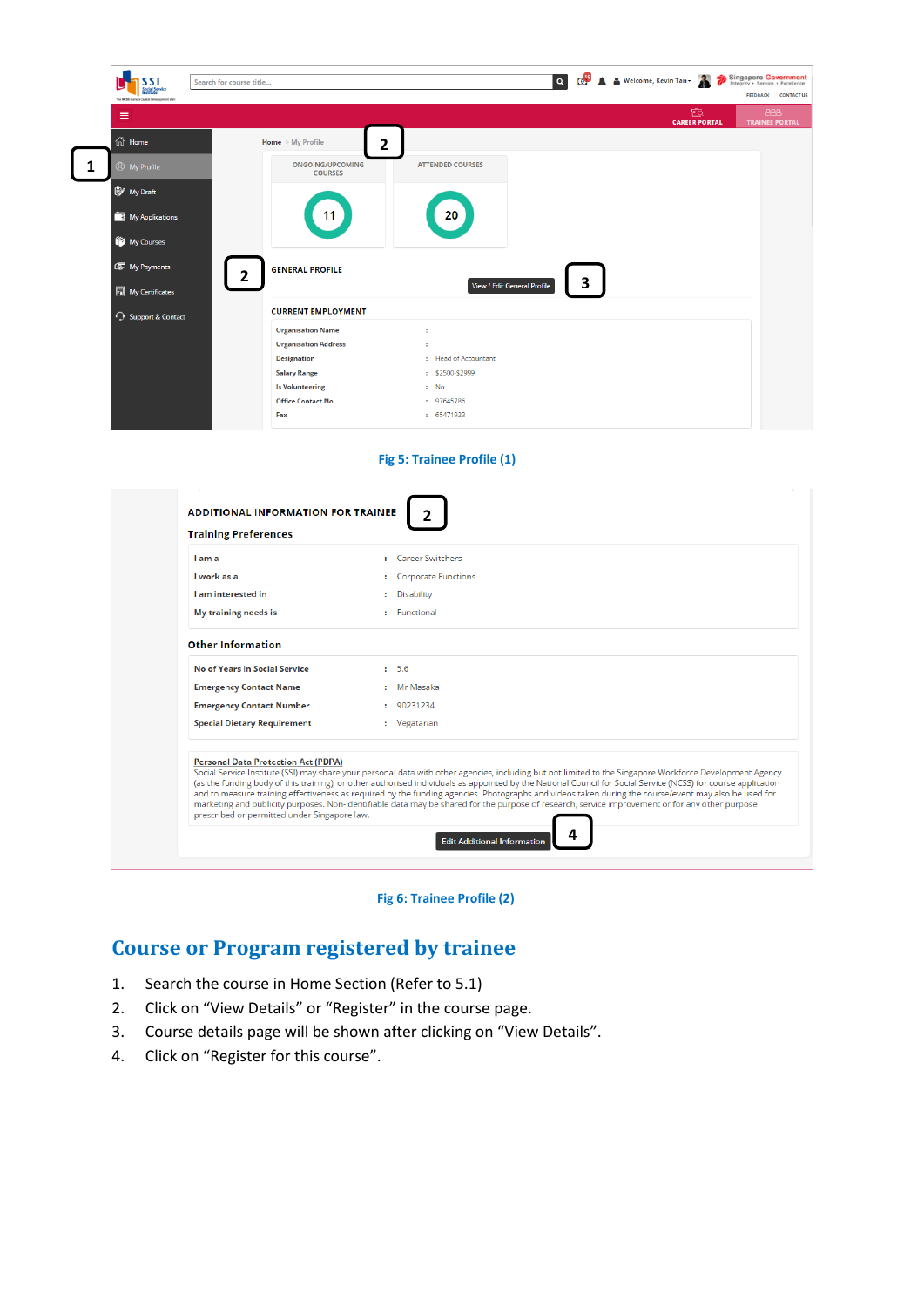

### **Fig 7: Course Registration**

| ocial Servic                           | Search for course title                        |        |                                      | Q O A & Welcome, Kevin Tan v          | <b>Singapore Government</b>          |
|----------------------------------------|------------------------------------------------|--------|--------------------------------------|---------------------------------------|--------------------------------------|
| The NCSS Human Capital Development Are |                                                |        |                                      |                                       | <b>FEEDBACK</b><br><b>CONTACT US</b> |
| ≡                                      |                                                |        |                                      | 函<br><b>CAREER PORTAL</b>             | <b>AAA</b><br><b>TRAINEE PORTAL</b>  |
| <b>偷</b> Home                          | Home > Search Courses > Course Detail          |        |                                      |                                       |                                      |
| <b><i>Q</i></b> My Profile             | <b>Climate Change and Ecosystem</b>            |        | 3                                    |                                       |                                      |
| My Draft                               | <b>Course Code</b><br>: 1600083                |        | <b>Start Date</b><br>$: 04$ Jul 2016 |                                       |                                      |
|                                        | <b>Course Category : Volunteer Development</b> |        | <b>End Date</b><br>$: 04$ Jul 2016   |                                       |                                      |
| My Applications                        | Duration (hours): 8.00                         |        | Venue<br>: Social Service Institute  |                                       |                                      |
| My Courses                             |                                                |        |                                      | Application closing date: 30 May 2016 |                                      |
| My Payments                            | <b>Timetable</b>                               |        |                                      |                                       |                                      |
| My Certificates                        | <b>Course Date</b>                             | Day    | <b>Start Time</b>                    | <b>End Time</b>                       |                                      |
|                                        | 04 Jul 2016                                    | Monday | 08:00 AM                             | 01:30 PM                              |                                      |
| <b>C</b> Support & Contact             |                                                |        |                                      |                                       |                                      |
|                                        | Fees                                           |        |                                      |                                       |                                      |
|                                        |                                                |        | Fee (Excludes GST)                   | <b>Fee (Includes GST)</b>             |                                      |
|                                        | Name                                           |        |                                      |                                       |                                      |

## **Fig 8: View Course Detail**

#### **Trainer Profile:**

Mr Suhaimi Salleh is the Chief Executive Officer of a consulting/accounting firm providing professional management consulting, training, auditing and<br>accounting services to corporate and individual clients. He has more tha or public sector organizations and facilitates SSTI's courses on 'Financial Accounting and Application for Non-Finance Professionals of NPOs' and 'Budgeting for<br>Charities'.

#### **Remarks:**

Training Methodology:<br>Seminar Style Workshop with Q&A

### Venue:

**NCSS Auditorium** 

Others: Afternoon Tea Refresments would be provided.

### **Fee Remarks:**

Applicable for registered charities and IPCs. Please refer to www.charities.gov.sg to check your eligibility.

### **Enquiry:**

TA&O Manager 1(tao3manager@gmail.com)



 **Fig 9: Register the course**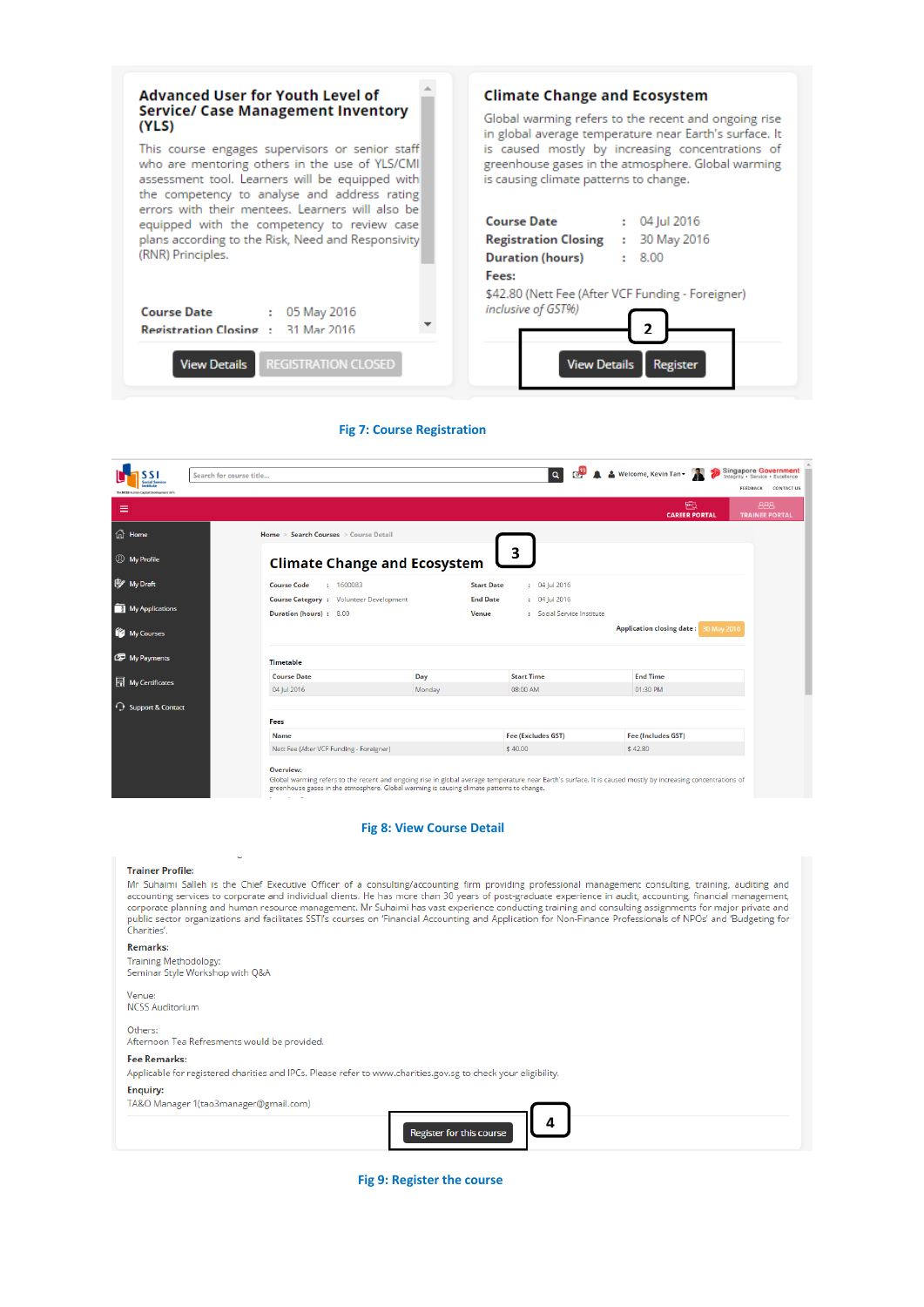- 5. Training Application page will be shown.
- 6. If organization information is filled in Current Employment of trainee profile, organization information will be shown automatically when organization sponsored is chosen. (OR)
- 7. If not, sponsoring organization information is needed to select when organization sponsored is chosen.
- 8. Fill all mandatory fields
- 9. Click on "Submit".
- 10. Acknowledgement for course registration will be shown.
- 11. Click on "Save draft and Exit". Navigate to My Draft on Navigation bar. Click on enrolment no of the course for continuing in registration.

| ocial Servic<br>The NCSS Human Capital Development Arm | Search for course title                                                                                                                                                       |                                     |   | Q O A Melcome, Kevin Tan +     |                           | Singapore Government<br><b>FEEDBACK</b> | <b>CONTACT US</b> |  |
|--------------------------------------------------------|-------------------------------------------------------------------------------------------------------------------------------------------------------------------------------|-------------------------------------|---|--------------------------------|---------------------------|-----------------------------------------|-------------------|--|
| Ξ                                                      |                                                                                                                                                                               |                                     |   |                                | 凾<br><b>CAREER PORTAL</b> | <b>ABB</b><br><b>TRAINEE PORTAL</b>     |                   |  |
| 1 <sup>1</sup> / <sub>11</sub> Home                    | Home > Search Courses > Apply                                                                                                                                                 |                                     |   |                                |                           |                                         |                   |  |
| <b><i>Q</i></b> My Profile                             | <b>Register</b>                                                                                                                                                               |                                     | 5 | 1                              | $\overline{2}$            |                                         |                   |  |
| My Draft                                               | This facility is for self-paying individuals who wish to apply for SSI courses.<br>Applicants will be screened to determine eligibility for WDA funding, subject to terms and |                                     |   | <b>Application Details</b>     | Complete                  |                                         |                   |  |
| My Applications                                        | conditions.<br>Estimated time to complete: 10 minutes.                                                                                                                        |                                     |   |                                |                           |                                         |                   |  |
| My Courses                                             | Request for Endorsement *<br><b>O</b> Organisation Sponsored<br>Self Sponsored                                                                                                | <b>Course Applied</b>               |   |                                |                           |                                         |                   |  |
| My Payments                                            | 6<br><b>Sponsoring Organisation</b>                                                                                                                                           | Title                               |   | : Climate Change and Ecosystem |                           |                                         |                   |  |
| My Certificates                                        | please choose<br><b>Organisation Details and Address</b>                                                                                                                      | <b>Course Date</b><br><b>Status</b> |   | $: 04$ Jul 2016<br>: New       |                           |                                         |                   |  |
| <b>C</b> Support & Contact                             | Name<br><b>Address</b>                                                                                                                                                        |                                     |   |                                |                           |                                         |                   |  |

 **Fig 10: Training Application (1)**

| 8<br>How you get to know about the course? *                                                                                                                                                              | please choose |
|-----------------------------------------------------------------------------------------------------------------------------------------------------------------------------------------------------------|---------------|
| Why did you apply for this course/programme and what do you hope<br>to learn? $\star$                                                                                                                     |               |
|                                                                                                                                                                                                           |               |
| I have read and understood the Terms and Conditions above. I acknowledge that this course application could be rejected by SSI based on ar<br>false/inaccurate declaration of information provided by me. | q             |
| <b>Declaration</b><br>Terms and Conditions*<br>$\Box$                                                                                                                                                     | Submit        |

 **Fig 11: Training Application (2)**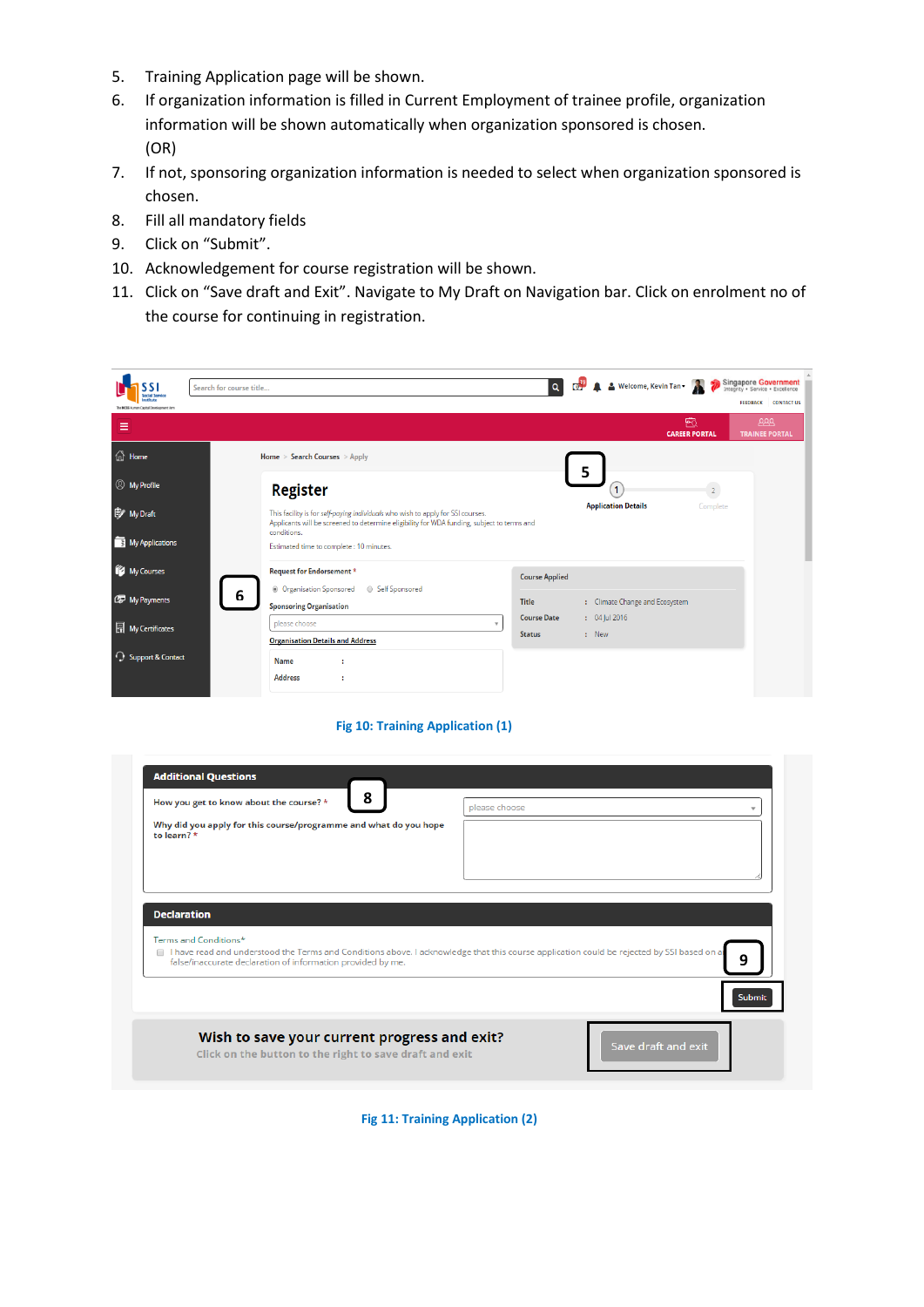

## **Fig 12: Acknowledgement for course registration**

| $\equiv$                    |                          |                                         |               | 囪<br><b>CAREER PORTAL</b> | <b>BBB</b><br><b>TRAINEE PORTAL</b> |
|-----------------------------|--------------------------|-----------------------------------------|---------------|---------------------------|-------------------------------------|
| $\widehat{m}$ Home          |                          | You have successfully saved your draft. |               |                           | $\times$                            |
| <b><i>Q</i></b> My Profile  | <b>Home</b> $>$ My Draft |                                         |               |                           |                                     |
| 眇<br>My Draft               | You have 1 saved Draft   |                                         |               |                           |                                     |
| My Applications             | <b>EnrolmentNo</b>       | <b>Title</b>                            | <b>Status</b> | <b>EnrolmentDate</b>      |                                     |
| 11<br><b>THE My Courses</b> | A16000214                | Climate Change and Ecosystem            | Available     | 06 May 2016 16:34:01      |                                     |
|                             |                          |                                         |               |                           |                                     |

## **Fig 13: Draft**

# **Review training applications**

- 1. Navigation to "My Applications" in Navigation bar.
- 2. Click on it.

**11**

- 3. All of training applications with different status will be shown.
- 4. In Filter by Status, training applications can be filtered based on different status.

| <b>Social Service</b><br>The NCSS Human Capital Development Ann |                                 |                                                      |                                                     |                      |                              | <b>FEEDBACK</b>                     |
|-----------------------------------------------------------------|---------------------------------|------------------------------------------------------|-----------------------------------------------------|----------------------|------------------------------|-------------------------------------|
| Ξ                                                               |                                 |                                                      |                                                     |                      | 凾<br><b>CAREER PORTAL</b>    | <b>AAA</b><br><b>TRAINEE PORTAL</b> |
| d Home                                                          | <b>Home</b> $>$ My Applications |                                                      |                                                     |                      |                              |                                     |
| <b>Wy Profile</b>                                               | Filter by Status: All           |                                                      |                                                     |                      |                              |                                     |
|                                                                 | 40 Result(s)                    | All<br>Processing                                    |                                                     |                      |                              |                                     |
| My Draft                                                        | <b>Enrolment No.</b>            | <b>Pending Endorsement</b><br>Cancelled<br>Confirmed |                                                     | <b>Course Date</b>   | <b>Enrolment Date</b> Status |                                     |
| My Applications                                                 | A16000002                       | Rejected<br>Submitted                                | ng the Board-ED Partnership for High Impact Results | 11 Mar 2016          | 28 Jan 2016                  | Shortlisted                         |
| <b><i>My Courses</i></b>                                        | A16000016                       | Withdrawn                                            |                                                     | 01 Mar - 31 May 2016 | 29 Jan 2016                  | Confirmed                           |
|                                                                 | A16000018                       | Change Management for organisation                   |                                                     | 08 - 12 Feb 2016     | 01 Feb 2016                  | Confirmed                           |
| My Payments                                                     | A16000024                       | <b>Business Development</b>                          |                                                     | 08 - 12 Feb 2016     | 01 Feb 2016                  | Confirmed                           |
| My Certificates                                                 | A16000027                       | Change Management (2.02.16)                          |                                                     | 08 - 12 Feb 2016     | 02 Feb 2016                  | Confirmed                           |
|                                                                 | A16000030                       | Change Management Version 1.3                        |                                                     | 08 - 12 Feb 2016     | 02 Feb 2016                  | Confirmed                           |
| <b>C</b> Support & Contact                                      | A15006825                       | <b>Foster Mental Wellness 1</b>                      |                                                     | 01 May - 30 Nov 2016 | 02 Feb 2016                  | Confirmed                           |
|                                                                 | A16000033                       | <b>Coaching Youth Effectively</b>                    |                                                     | 08 - 12 Feb 2016     | 03 Feb 2016                  | Confirmed                           |
|                                                                 | A16000036<br>з                  | Coaching youth effectively (Course 4.2.16)           |                                                     | 08 - 12 Feb 2016     | 04 Feb 2016                  | Confirmed                           |
|                                                                 | A16000042                       | <b>Foster Mental Wellness 1</b>                      |                                                     | 01 May - 30 Nov 2016 | 09 Mar 2016                  | Pending<br>Endorsement              |
|                                                                 | A16000044                       | Human Resource Management I                          |                                                     | 22 - 24 Feb 2016     | 17 Feb 2016                  | Confirmed                           |
|                                                                 | A16000045                       | Human Resource Management                            |                                                     | 22 - 26 Feb 2016     | 17 Feb 2016                  | Confirmed                           |
|                                                                 | A16000050                       | Marketing Strategy for Business Development          |                                                     | 07 Mar - 29 Apr 2016 | 25 Feb 2016                  | Confirmed                           |

 **Fig 14: My Applications**